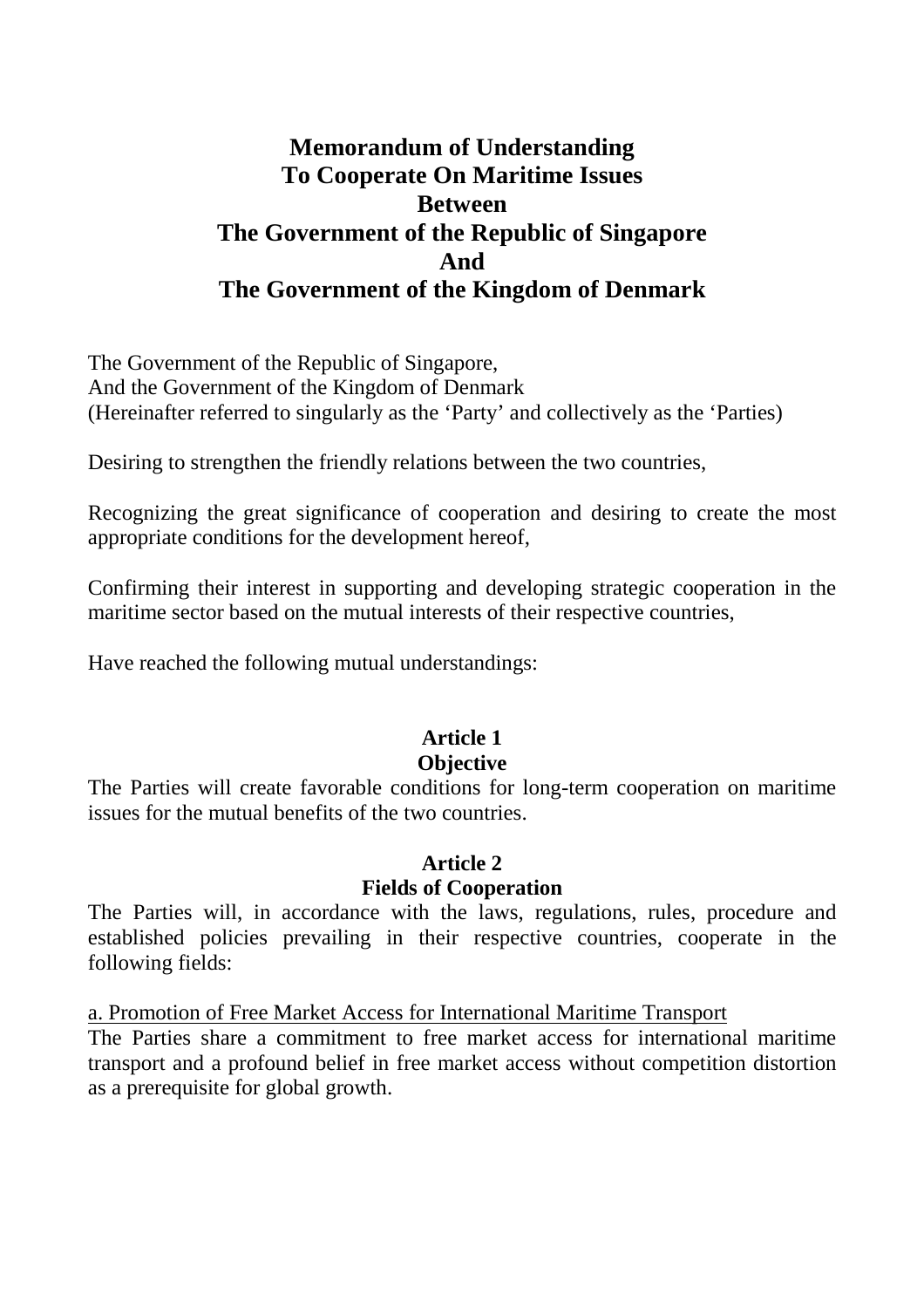The Parties agree to work together to promote the principles of free market access for international shipping in international trade policy fora and in bilateral and multilateral trade negotiations concerning issues of interest to the maritime industries.

#### b. Quality Shipping

The Parties have substantial interests in quality shipping. The Parties subscribe to high standards of safety and security on board ships, and to ensuring the health and protection of seafarers and shipping on clean oceans.

The Parties are committed to promote in international maritime fora the drive for cleaner and safer maritime transport. The Parties agree that Port State Control is a fundamental and important tool in eliminating sub-standard shipping internationally and creating a safe environment at sea and will strengthen the exchange of expertise and information sharing on the Port State Control activities carried out by the Parties. Furthermore, the Parties will enhance cooperation and share their experiences on administrative best practices for safeguarding quality shipping under the flags of each Party.

#### c. Green Shipping

Being responsible members of the international maritime community, the Parties are cognizant of the mutual interest in cooperating and encouraging the use of clean and green shipping practices to reduce the environmental impact of shipping and related activities.

The Parties are supportive of international measures developed by the International Maritime Organization (IMO) to engage in clean and green shipping activities, and will endeavour to promote, support and implement them.

#### d. Maritime Research, Development, Education and Training (RDET)

The Parties concur that maritime competences are important for safe maritime transport, and for maintaining maritime clusters in the Party States.

The Parties will, within the capabilities and national frameworks and regulations of the Parties, cooperate in the field of RDET, to ensure the development of future maritime competencies in the Party States. On the basis of mutual benefit, both Parties encourage exchanges of best practice and cooperation between educational institutions with relevance for the maritime sector in the Party States.

Such cooperation may include jointly establishing specific R&D programmes or projects of mutual interest, either between the Parties themselves or between research institutions, universities, private sector firms or other relevant organisations other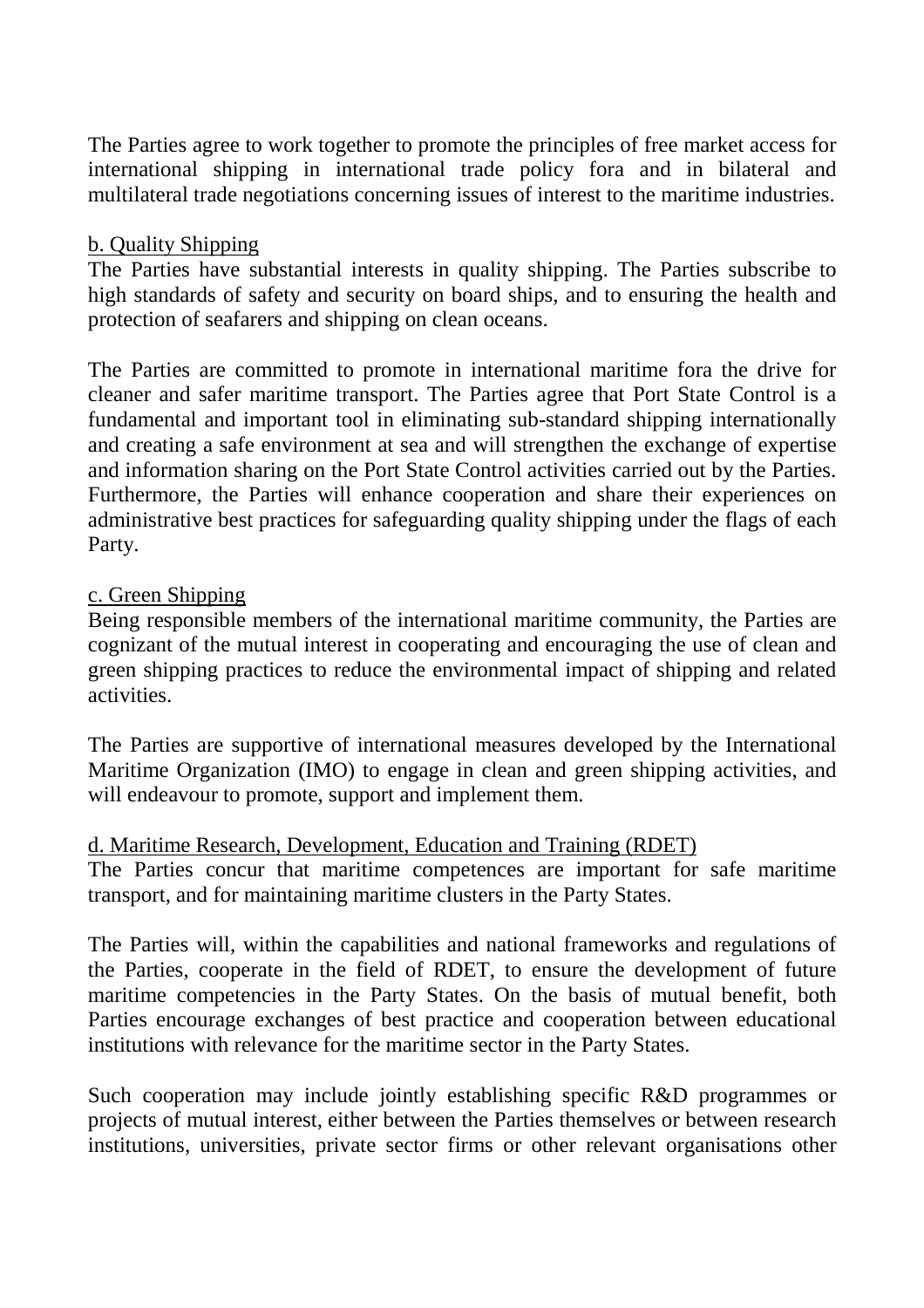than the Parties, in the areas of maritime technology, which include environment and clean energy, navigational safety, shipping operations, logistics and other maritimerelated fields; and jointly organising educational and training courses, exchange programmes, industrial attachments, seminars, symposia or conferences related to the fields of maritime and shipping, which may involve researchers, students, academia and other experts in the maritime industry.

# e. Cooperation in International and Regional Fora

The parties agree to build and maintain a close relationship on various global issues based on common understandings and participation in international and regional fora.

This may include cooperation in international forums such as the IMO, the Regional Cooperation Agreement on Combating Piracy and Armed Robbery against Ships in Asia and the Co-operative Mechanism on Safety of Navigation and Environmental Protection in the Straits of Malacca and Singapore, including the Aids to Navigation Fund Committee.

# f. Other Areas of Cooperation

The Parties may also carry out discussions and cooperation on other areas of mutual interest as agreed upon.

#### **Article 3 Representative Agencies and Coordination**

The Parties, represented by relevant government agencies involved in maritime issues (primarily the Maritime and Port Authority of Singapore and the Danish Maritime Authority), will meet at regular intervals, for deliberation on the fields of cooperation mentioned in Article 2 or on any other fields of cooperation.

# **Article 4 General Provisions**

1. This Memorandum of Understanding is not intended to create any legally binding obligations.

2. This Memorandum of Understanding will be carried out within the framework of the respective laws and regulations of the two Parties and will be subject to the availability of appropriated funds and personnel of the Parties.

# **Article 5 Other Agreements**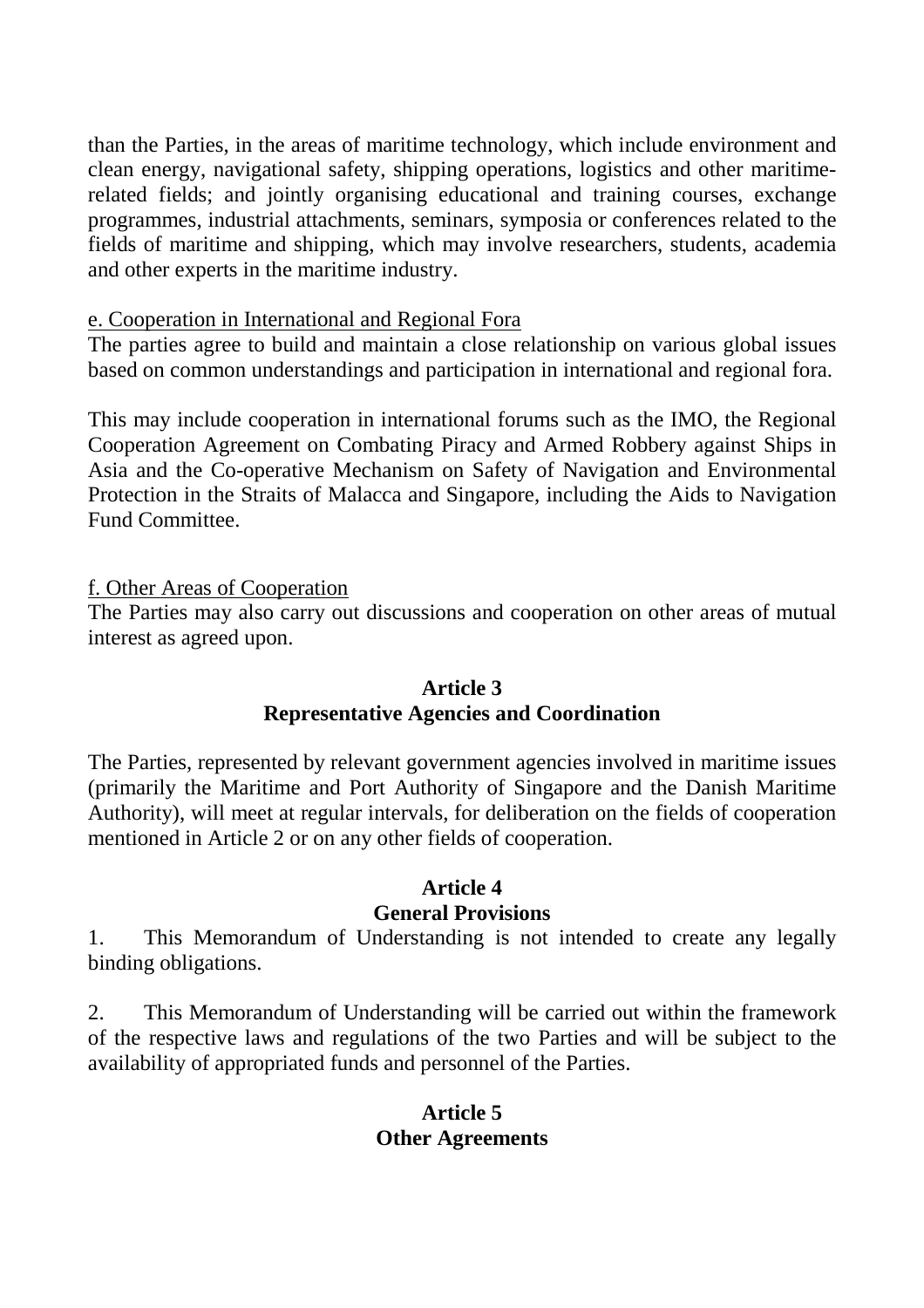This Memorandum of Understanding will have no effect on other agreements and memoranda between both Parties and also those entered into or will be entered into by any of the Parties with a third party.

#### **Article 6 Settlement of Disputes**

Any dispute or difference that may arise out of the implementation of this Memorandum of Understanding will be settled amicably through consultations between the Parties.

#### **Article 7**

#### **Amendments**

This Memorandum of Understanding may be amended at any time, by the mutual consent, in writing, of the Parties. Any amendments to this Memorandum of Understanding will come into effect upon the exchange of written notes between the **Parties** 

# **Article 8**

# **Effective Date, Duration and Termination**

1. This Memorandum of Understanding will come into effect on the date of signing and will continue to have effect for a period of one (1) year and will be automatically renewed for successive periods of one year or other similar periods jointly decided by the Parties.

2. This Memorandum of Understanding may be terminated by either Party giving two (2) months notice in writing.

3. The termination of this Memorandum of Understanding will not affect the implementation of any programmes or projects made under this Memorandum of Understanding which are in progress at the time of the notification of such termination.

In witness whereof the undersigned, being duly authorized, by their respective Governments, have signed this Memorandum of Understanding.

Signed at…., on the… of…. in two (2) original copies, each in the English and Danish languages, all texts being equally valid. In the event of a dispute, the English language text shall prevail.